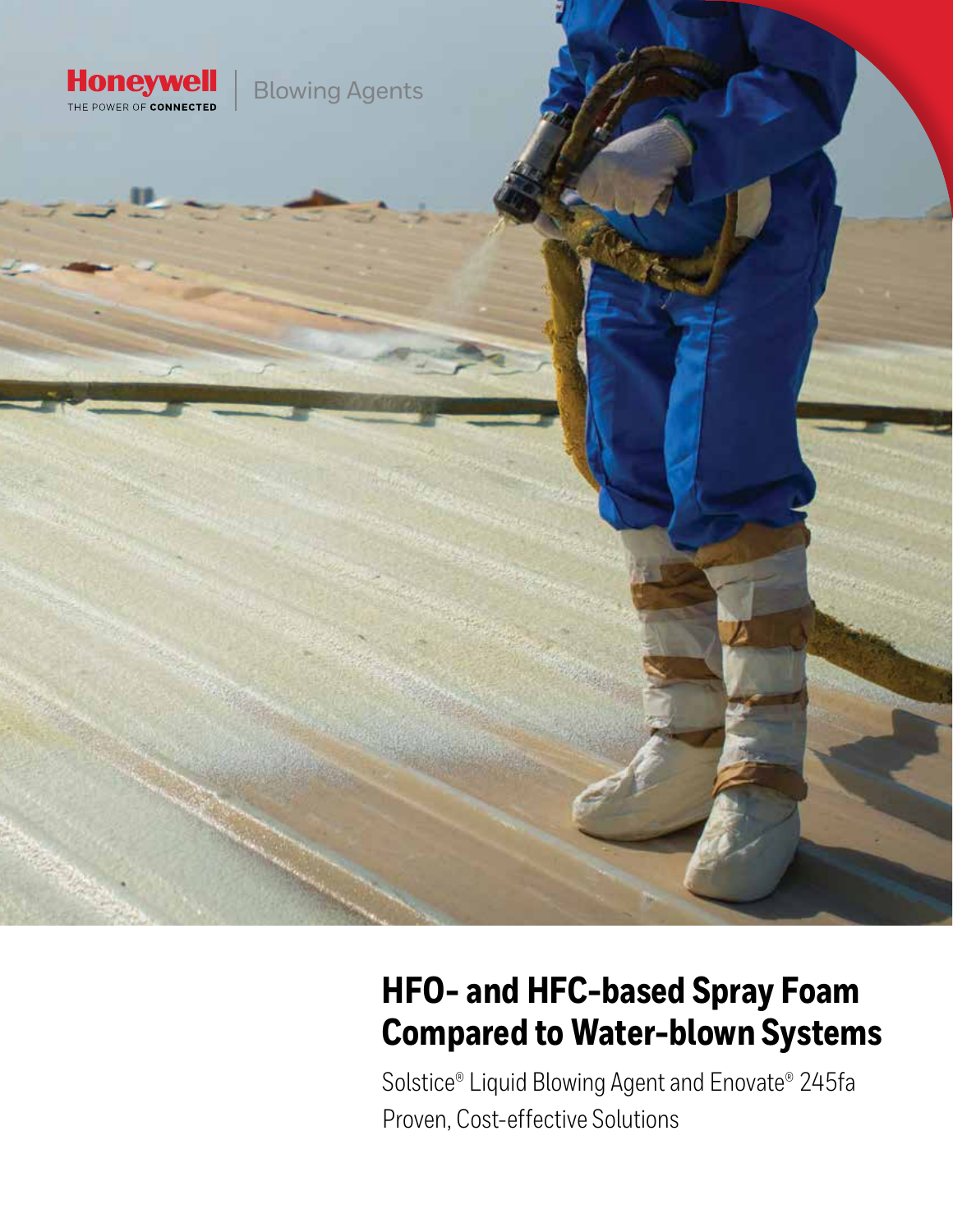**Blowing Agents - A Big Impact on Foam Performance** 



#### *Figure 1*

HFO and HFC blowing agents remain trapped in the closedcells of the foam. With waterblown foam, the  $CO<sub>2</sub>$  blowing agent gas quickly diffuses, leaving the foam cells.

## **Reducing Environmental Impact**

Solstice LBA is a fourthgeneration blowing agent based on HFO technology. Not only does it improve foam performance, it has an ultralow global warming potential (GWP) of one (99.9% lower than HFCs and equal to  $CO<sub>2</sub>$ ). It is nonflammable (ASTM E-681, EU A11) and nonozone-depleting.

When selecting a closed-cell spray polyurethane foam (ccSPF) roof system, the choice of blowing agent must be carefully considered. Foam cell walls are composed of polyurethane (PU) polymer. In fact, in 1 cubic meter of a 35 kg/m<sup>3</sup> closed-cell foam, only 2.4% of the total volume is occupied by the polymer, while the remaining 97.6% is filled by the blowing agent.<sup>1</sup> The blowing agent significantly impacts the rise of the foam and resulting properties, including thermal insulation performance (k-factor), density, dimensional stability, adhesion, and other important attributes. Consequently, the foam's performance has a major impact on the overall efficiency and cost of a project.

#### **System Prices Don't Tell the Whole Story**

Spray foam that is "water-blown" means that water is added to the formulation. It reacts with the isocyanate to form carbon dioxide  $(CO<sub>2</sub>)$  gas, which is the blowing agent. At first glance, water-blown spray foam may appear to be more economical than systems formulated with hydrofluoro-olefin (HFO) or

hydrofluorocarbon (HFC) blowing agents. However, that assumption may change when you consider that water-blown foam requires greater thickness, or more material, to achieve the same insulating value. Additionally, there tends to be a

Water-blown foam requires greater thickness, or more material, to achieve the same insulating value.

higher incidence of foam shrinkage, loss of insulating value, and sprayability challenges. All of this can impact your project cost, not to mention overall quality and reliability.

Review the following pages to better understand critical differences between HFO- or HFC-based ccSPF and  $CO<sub>2</sub>$  (water)-based systems.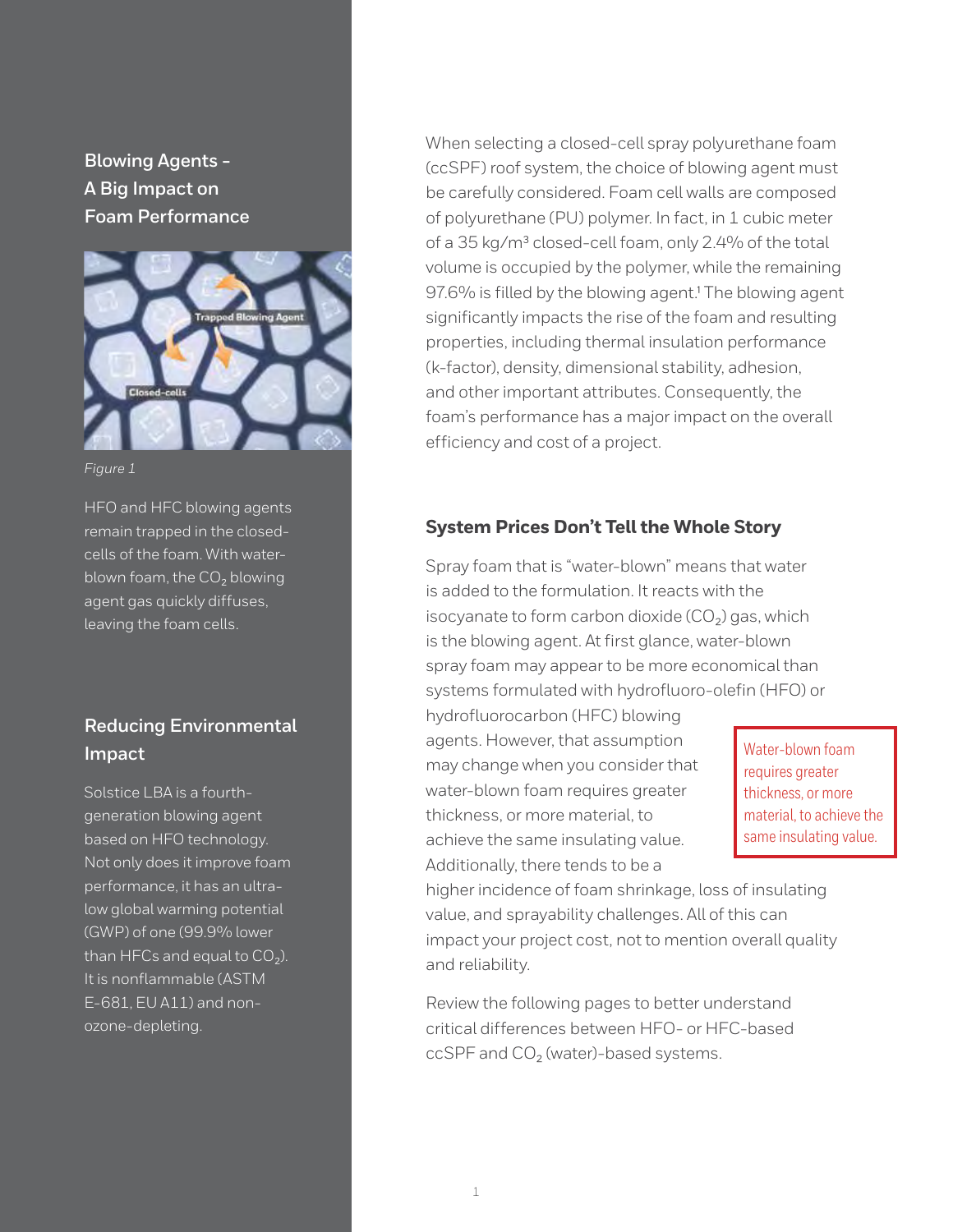## **The Importance of Foam Blowing Agents**

Blowing agents form the foam cells or bubbles, expanding the foam and impacting its properties. With HFOs and HFCs, the blowing agent gas remains

The blowing agent provides up to 60% of the foam's insulating value.

trapped inside millions of closed foam cells² (Figure 1). This enables the blowing agent to positively impact foam properties, providing up to 60% of its insulating value.<sup>3</sup> It can also improve foam performance such as yield, adhesion, water and air resistance, flammability, and other characteristics. It also impacts the foam's environmental profile.

In contrast, "water-blown" foam generates  $CO<sub>2</sub>$  (blowing agent gas) which quickly leaves the foam, or diffuses, after the reaction with the isocyanate. The foam's cells slowly repressurize with air, which reduces insulating value.

#### **Not All Blowing Agents Are Created Equal**

When choosing a spray foam system, it's important to evaluate how the choice of blowing agent can impact foam performance. The fluorocarbon-blown foams have many similar performance attributes. Compared to HCFC- or HFC-blown foam, Solstice LBA offers the environmental benefit of an ultra-low GWP of 1.

Water-blown foams have some disadvantages compared to the alternative blowing agents as shown in Table 1.4

|                                             | <b>HCFC-141b</b> | Enovate<br>245fa | <b>Solstice</b><br><b>LBA</b> | Water-blown                             |
|---------------------------------------------|------------------|------------------|-------------------------------|-----------------------------------------|
| Global Warming Potential (GWP) <sup>5</sup> | 782              | 858              |                               |                                         |
| Ozone Depletion Potential (ODP)             | 0.1              | $\sim$ $\cap$    | $\sim$ 0                      | $\sim$ ()                               |
| <b>Thermal Insulation Performance</b>       |                  | comparable       | 25% worse                     |                                         |
| Dimensional Stability/Shrinkage             | comparable       |                  |                               | 25% greater<br>volume change            |
| <b>Foam Density</b>                         | comparable       |                  |                               | 13% higher, thus<br>more polymer needed |

#### **Comparing Typical Performance of Blowing Agents in Spray Foam**

*Table 1*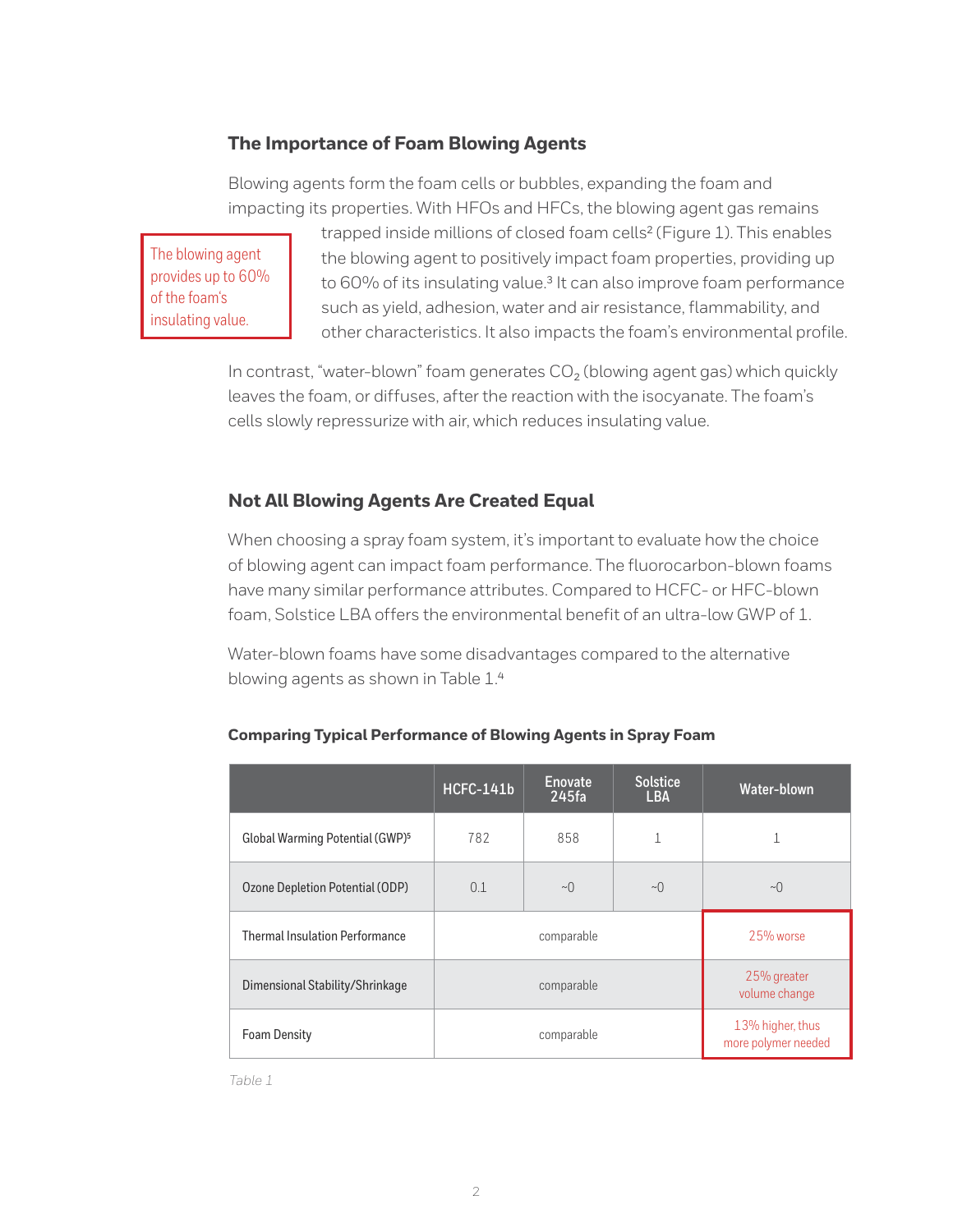**When we consider both foam thickness and lambda, about** 

 **41% more of a water-blown system is needed**

**to meet the insulating target of U 0.30 W/m²K.** 

How does this translate to your overall applied cost when you consider lambda, foam thickness, and relative system cost? As shown in Table 1, some disadvantages of water-blown systems compared to HCFC- or HFC-blown spray foam include:

- **25% worse thermal insulation performance**
- **25% greater volume change in dimensional stability** due to the diffusion of the  $CO<sub>2</sub>$  gas
- **13% higher foam density so more polymer is required** to achieve equivalent foam thickness. Some roofing projects are specified by a set thickness.

## **Blowing Agents Impact Foam Performance and Cost**

Your choice of blowing agent can not only impact foam performance, but also overall project cost. As an example, let's compare how blowing agents impact the foam thickness required to meet a U 0.30 W/m²K building design requirement  $(Table 2)<sup>4</sup>$ 

#### **Blowing Agent Comparison of Foam Thickness Needed to Achieve U 0.30 W/m²K**

|                                                               | <b>Enovate</b><br>245fa | <b>Solstice</b><br><b>LBA</b> | Water-blown                  |
|---------------------------------------------------------------|-------------------------|-------------------------------|------------------------------|
| Foam Thickness (mm)                                           | comparable              |                               | $20%$ more<br>foam needed    |
| Lambda (W/mK)                                                 | comparable              |                               | 25% worse                    |
| Kg of system per m <sup>2</sup> for U 0.30 W/m <sup>2</sup> K | comparable              |                               | $41\%$ more<br>system needed |

*Table 2*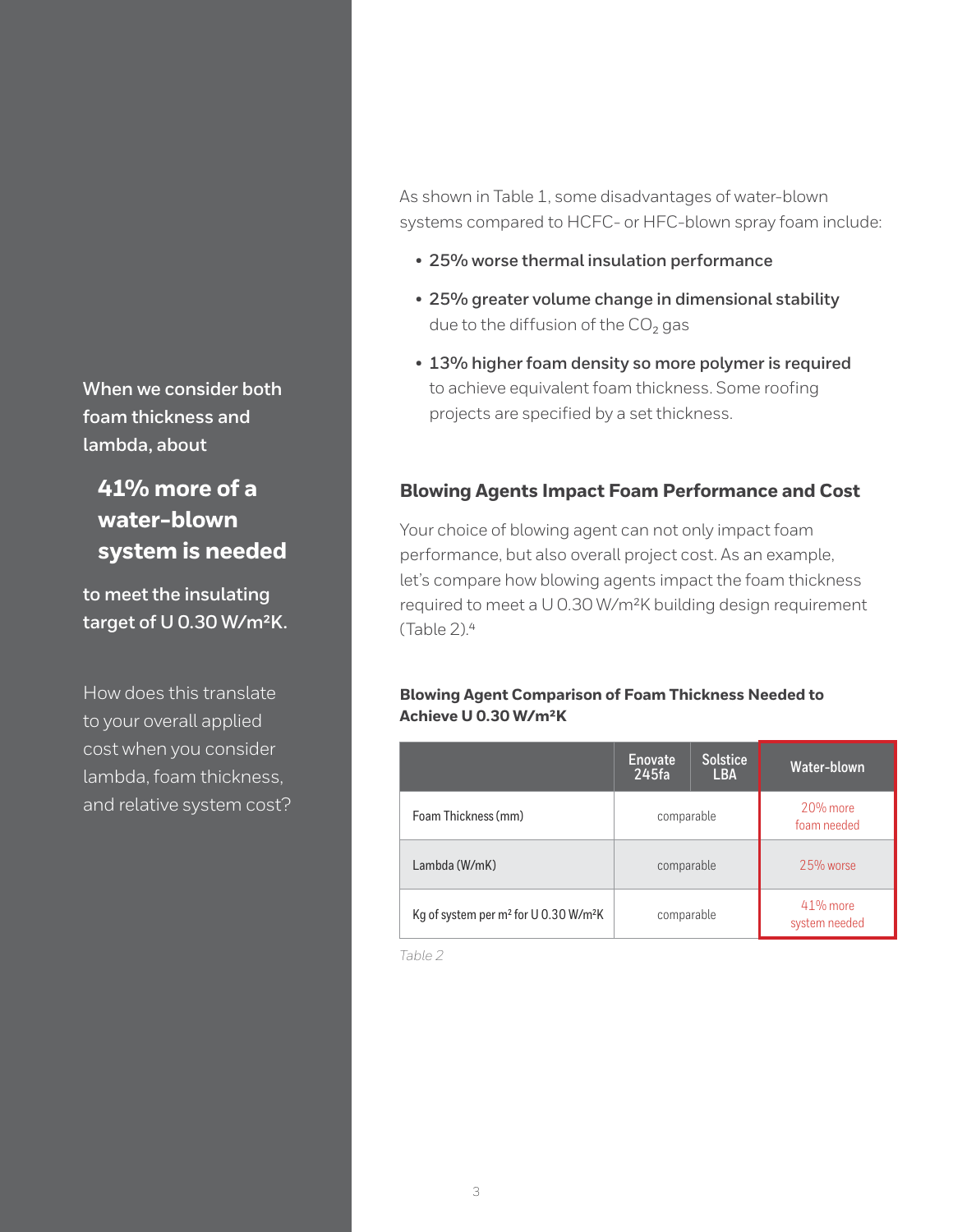

### **Spray Foam Roofing System Pricing**

Let's start with relative pricing for systems. We recognize that blowing agent and other system ingredient costs vary by formulation and region. This should be discussed with your Honeywell account representative or ccSPF system provider. As an example, some average relative pricing is shown in Table 3.4

|                  | Enovate<br>245fa | <b>Solstice</b><br><b>LBA</b> | Water-blown  |
|------------------|------------------|-------------------------------|--------------|
| Relative Cost/kg |                  | 9% higher                     | $11\%$ lower |

*Table 3*

The relative pricing shows that the water-blown system may be the least expensive on a per drum basis. *However, not every system that is cheaper per drum remains cheaper when it is installed to a specification*. Therefore, it's essential to also understand the applied cost.

#### **Higher Applied Cost for Water-Blown Systems**

By combining the data from Tables 2 and 3, we can see how relative applied costs compare. *Water-blown systems actually cost more when you factor in the additional material needed and greater thickness to be applied* (Table 4).<sup>4</sup> When you also consider increased labor, transportation, and other costs, the relative installed project cost for the water-blown foam is even higher than shown below.

|                                      | <b>Enovate</b><br>245fa | <b>Solstice</b><br>LBA | Water-blown |
|--------------------------------------|-------------------------|------------------------|-------------|
| Relative Applied Cost/m <sup>2</sup> |                         | 10% higher             | 25% higher  |

*Table 4*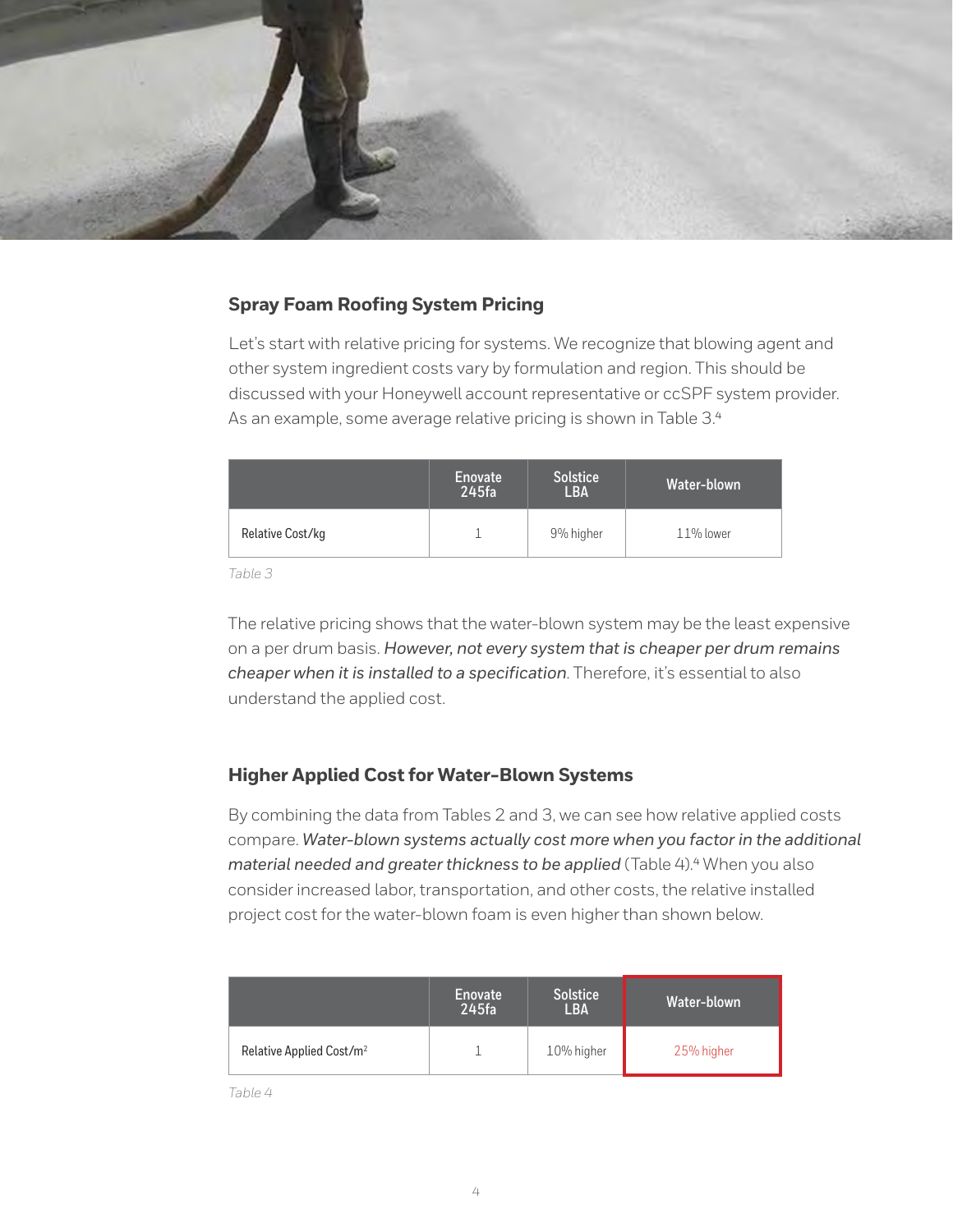## **Comparative Cost Analysis**

(Enovate 245fa Baseline)



*Figure 2*

The relative applied cost for a water-blown system has been shown to be significantly higher than systems formulated with Enovate 245fa or Solstice LBA.<sup>4</sup>

## **Processing Considerations**

In addition to the choice of blowing agent, factors such as humidity, ambient temperature, and equipment settings can also impact ccSPF performance. Therefore, it is important to carefully follow your formulator's instructions for the system being used.

## **The Preferred Choices: Solstice LBA and Enovate 245fa**

As shown, spray foam roof systems formulated with Solstice LBA or Enovate 245fa offer distinct advantages when compared to waterblown foams. For example, less foam is needed to achieve equivalent insulating values, which can translate into big savings. Spray foam systems featuring Solstice LBA or Enovate 245fa provide:

- Excellent thermal insulation performance
- High yields
- Good dimensional stability
- Strong adhesion, and more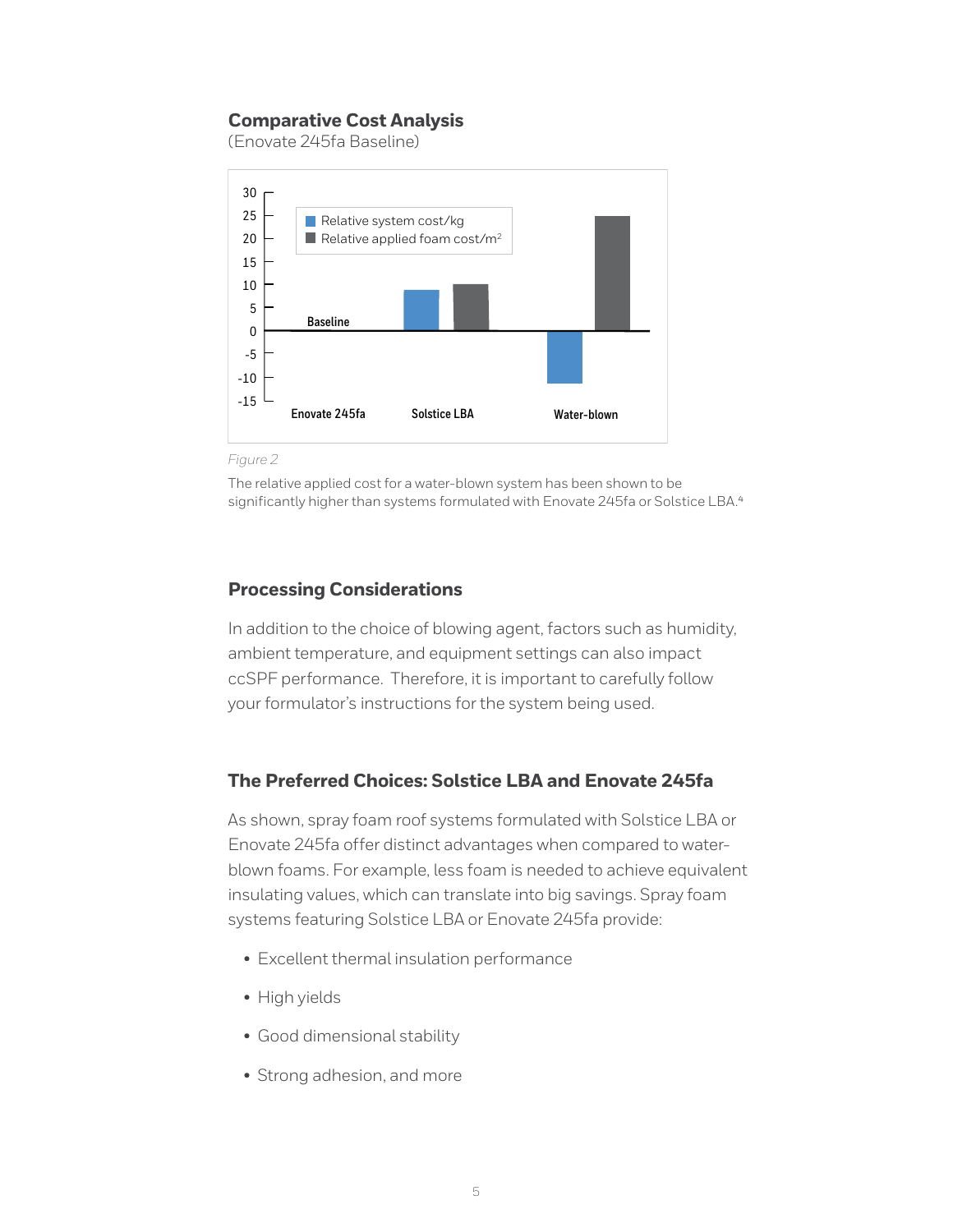**For your next project, choose a closed-cell spray foam system featuring Honeywell blowing agents.**